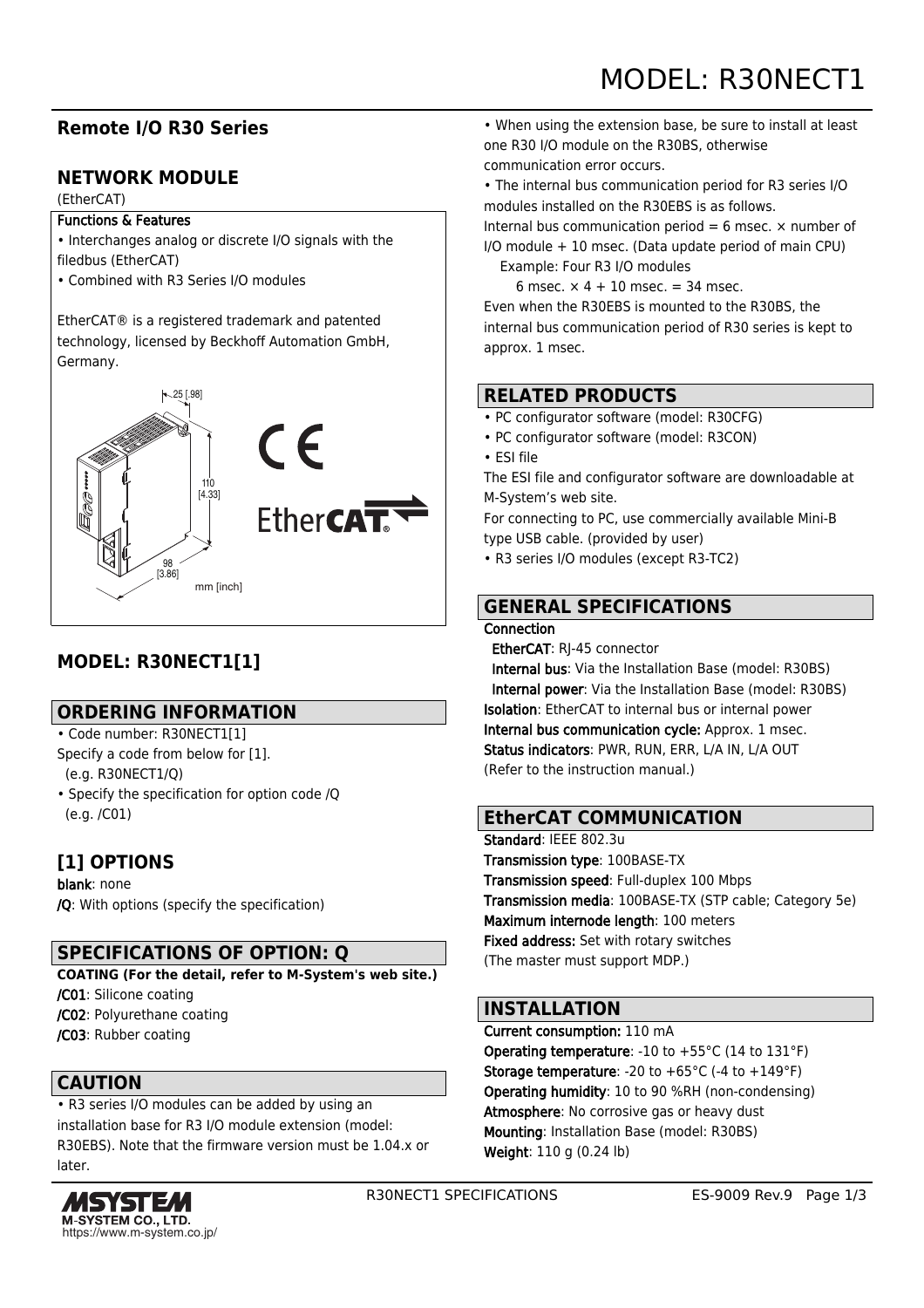#### **PERFORMANCE**

Insulation resistance: ≥ 100 MΩ with 500 V DC Dielectric strength: 1500 V AC @ 1 minute (EtherCAT to internal bus or internal power) 1500 V AC @ 1 minute (power input to FE; isolated on the power supply module)

#### **STANDARDS & APPROVALS**

EU conformity: EMC Directive EMI EN 61000-6-4 EMS EN 61000-6-2 RoHS Directive

#### **EXTERNAL VIEW**





■**BOTTOM VIEW**